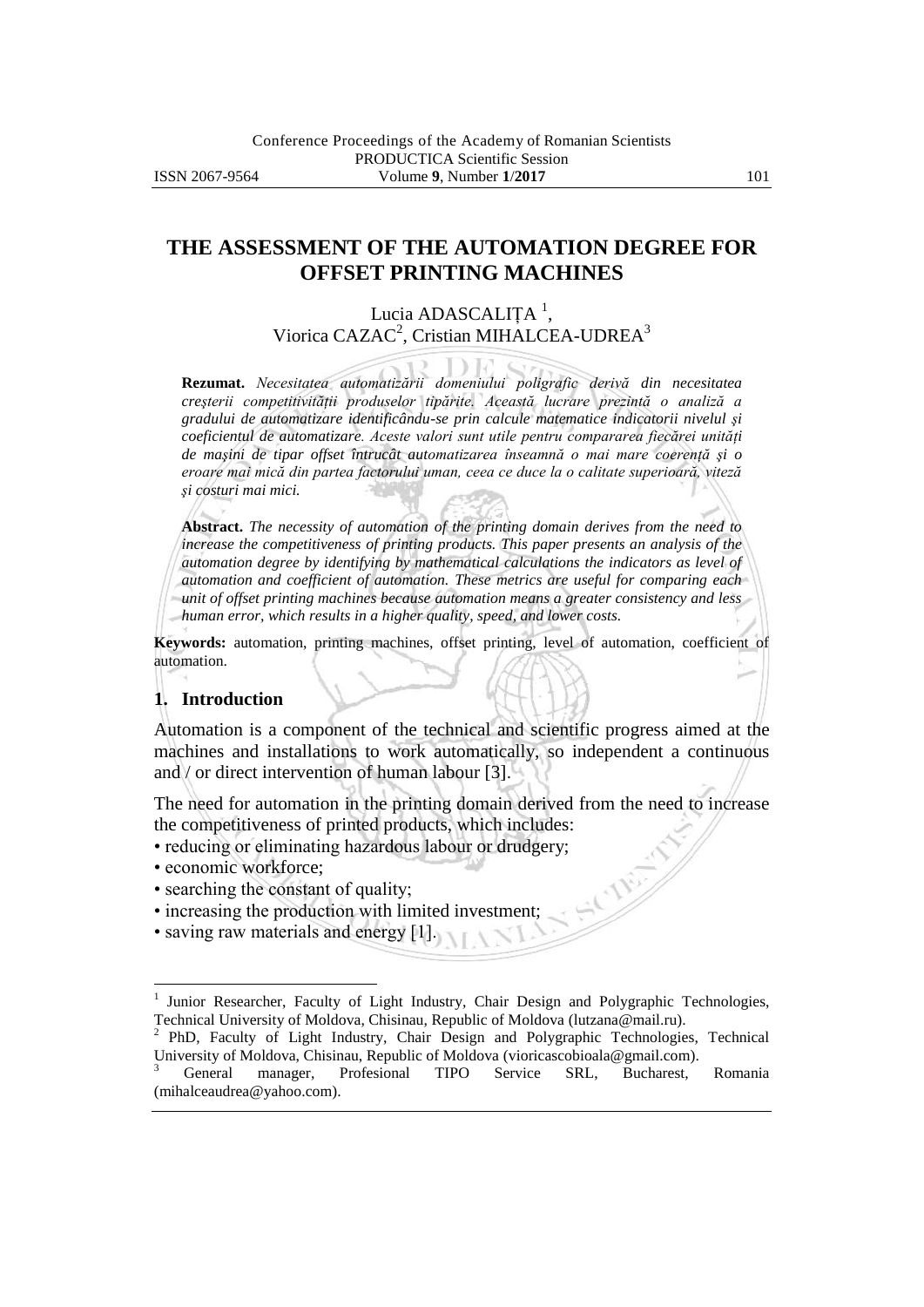The main objectives of the process of automation are shown in Figure 1.



**Fig. 1.** The main objectives of automation **Fig. 2.** Steps to optimize manufacturing processes

Automating processes are one of the key steps that help optimize manufacturing processes (Figure 2). Optimization is a priority objective of maintaining the industrial market enterprises polygraphic. This requirement concerns an increasing number of enterprises specialized in this field and thus it creates fierce competition in the activities of this industry.

So far, the majority of printing companies in the country went through stage design and optimization of printed products due to the partnership that we have with companies, which produce printed materials from abroad, and due to the need to ensure user requirements. Improving the efficiency of manufacture both technologically and economically determines printing enterprises to achieve a rigorous selection of their production equipment, multi-criteria to assess their degree of automation.

The evaluation of automation is necessary for the accurate and objective information on the operation of machines, identifying technological reserves to enhance production, improve efficiency, increase quality and reduce the costs of energy and materials [2].

The initial research was focused on analyzing the degree of automation of printing offset printing and arises from the fact that they have a significant demand in the country.

### **2. Method of assessment automation of the machines offset**

The methodology for assessing the degree of automation of the offset printing machines involves the following steps:

- selecting the printing machine to be analysed;
- determining the type of automation of offset printing machines;
- collecting the data on the time for a certain print run and the machine preparation time for the technological process;
- identifying the number of automated operations specific to each machine analysed in relation to the total number of technological operations;

• calculating the coefficient and the level of automation.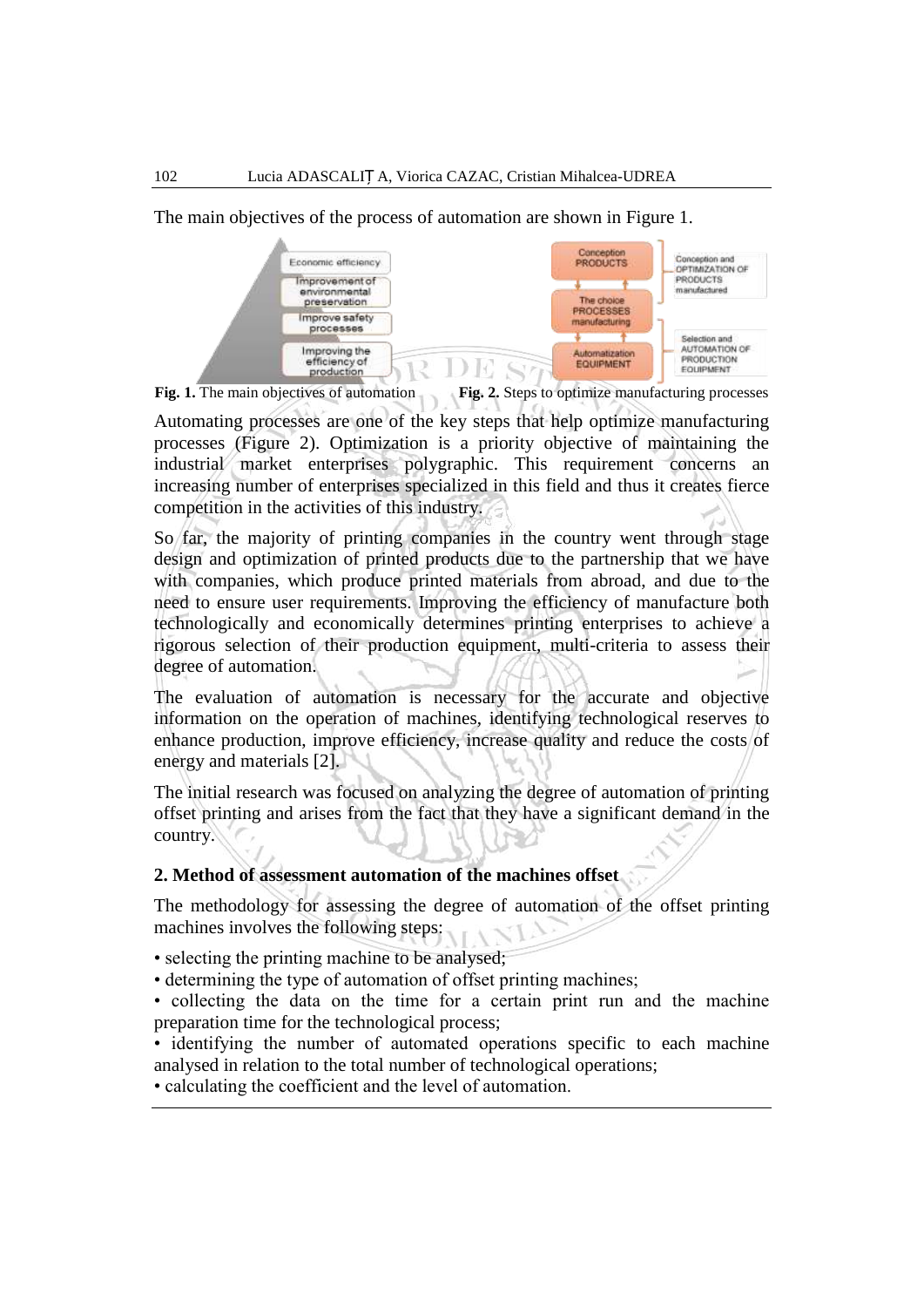Table 1 presents the technical characteristics of the offset printing machines that were involved in the study.

| No. | Name of equipment             | Maximum print  | Groups of         | Production capacity, |
|-----|-------------------------------|----------------|-------------------|----------------------|
|     |                               | size, mm       | printing (colour) | sheets/hour          |
|     | Heidelberg SpeedMaster SM74   | 500x700        |                   | 15,000               |
|     | Heidelberg SpeedMaster CD74   | 500×700        |                   | 15,000               |
|     | MAN Roland 205                | 500×700        |                   | 13,000               |
|     | MAN Roland 504                | $500\times700$ |                   | 16,000               |
|     | Heidelberg SpeedMaster CX 102 | 710×1010       |                   | 16,500               |

**Table 1.** Technical characteristics of the offset printing machines analysed

The indicators such as the type, the coefficient and degree of automation were used for the evaluation of the automation quality [2]. Some of the most relevant indicators, involved in the evaluation process, are the coefficient of automation of the equipment. The automation coefficient is the ratio of time to achieve the automatic technological process and the total realization process. The formula for calculating the indicator - the coefficient of the automation (K) shows the relationship 1.  $20.1$ 

$$
K = T_{\text{aut.}} / (T_{\text{aut.}} + T_{\text{m}}) = T_{\text{aut.}} / T
$$
 (1)

where:  $T_{\text{aut.}}$  – the time of the automatic performance of the technological process (example:  $T_{\text{aut.}} = 1$  hour);

 $T_m$  - the time of the technological process with the involvement of the worker; T - the total time of the technological process.

The automation level  $(\alpha)$  represents the ratio between the amount of automated technological operations  $(E_{aut.})$  and the total number of technological operations  $(E_{\text{tot}})$  specific to the operation of the machine. The formula for calculating the indicator - the automation level is presented by relation 2.

 $\alpha = E_{\text{aut.}} / E_{\text{tot.}}$  (2)

The activity of the equipment, with which the whole study is concerned, was studied for the purpose of identifying the number of technological operations performed on the printing machines and their type (automatic or manual), so they are shown in Table 2. ROVANI

**Table 2.** The type of technological operations on the printing machines analysed

| No. | <i>Technological</i><br>operations | Heidelberg  | <i>Heidelberg</i>  | <b>MAN</b> | <b>MAN</b> | Heidelberg         |
|-----|------------------------------------|-------------|--------------------|------------|------------|--------------------|
|     |                                    | SpeedMaster | <b>SpeedMaster</b> | Roland     | Roland     | <b>SpeedMaster</b> |
|     |                                    | SM74        | CD74               | 205        | 504        | CX 102             |
|     | Paper feed                         | М           | М                  | M          | M          | М                  |
|     | Ink supply                         | М           | M                  | M          | M          | M                  |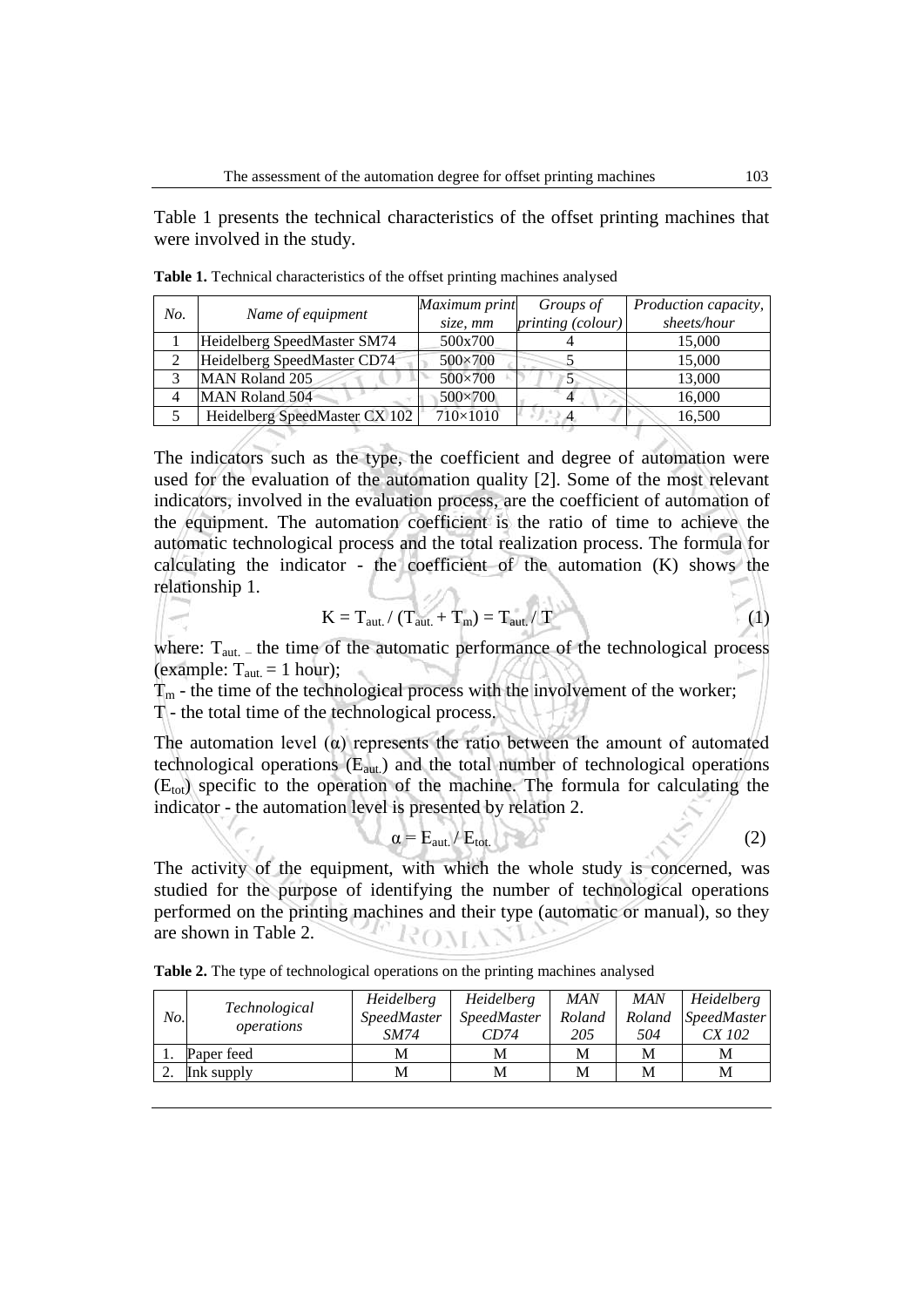| 3.  | Food / preparation of the<br>dampening solution                                                        | A                | A              | A                         | A            | A              |
|-----|--------------------------------------------------------------------------------------------------------|------------------|----------------|---------------------------|--------------|----------------|
| 4.  | Remove printed sheet                                                                                   | M                | M              | M                         | M            | M              |
| 5.  | Remove remaining ink                                                                                   | M                | M              | $\mathbf M$               | M            | M              |
| 6.  | Left guide                                                                                             | A                | A              | $\mathbf M$               | M            | A              |
| 7.  | Right guide                                                                                            | A                | A              | $\mathbf M$               | M            | A              |
| 8.  | Head feeding                                                                                           | A                | A              | $\mathbf M$               | M            | A              |
| 9.  | Lifting the food table                                                                                 | A                | A              | A                         | A            | A              |
|     | 10. Lowering food table                                                                                | M                | M              | M                         | M            | M              |
| 11. | Start vacuum/air feed<br>sheet                                                                         | A                | A              | $\mathbf{A}$              | A            | A              |
| 12. | <b>Starting strip feeders</b><br>(friction / vacuum)                                                   | A                | A              | $\mathbb{Z}_{\mathbf{A}}$ | $\mathbf{A}$ | A              |
| 13. | Set the format of the side<br>guide                                                                    | $\boldsymbol{A}$ | A              | A                         | A            | A              |
|     | 14. Front guide opening                                                                                | A                | Α              | A                         | A            | A              |
|     | 15. Introduction the plate                                                                             | A                | A              | SA                        | <b>SA</b>    | A              |
| 16. | Taking over/transport the<br>sheet                                                                     | A                | A              | A                         | A            | $\overline{A}$ |
| 17. | Monitoring the sheet<br>(missing sheet, double<br>sheet or sheet inclined)<br>and stopping the machine |                  | $\overline{A}$ | A                         | A            | A              |
| 18. | Monitoring the presence<br>of the sheet                                                                | A                | А              | $\overline{A}$            | A            | $A_{\perp}$    |
|     | 19. Pressure inlet / outlet                                                                            | A                | A              | A                         | A            | A              |
| 20. | Lowering ink and dam-<br>penning roller on the plate                                                   | A                | A              | $\mathbf{A}$              | A            | A              |
|     | 21. Adjusting inking zones                                                                             | Α                | $\overline{A}$ | $\overline{A}$            | A            | A              |
| 22. | Temperature control of<br>the inking device                                                            | $\mathbf{A}$     | A              | A                         | A            | A              |
|     | Stabilization of pH<br>23. indicator of dampening<br>solution                                          | A                | Α              | A                         | A            |                |
| 24. | Change the rotating speed<br>of the ink feeder<br>depending on the speed of<br>the machine             | A                | Α              | A                         |              | A              |
|     | 25. Wash ink roller                                                                                    | Α                | A              | A                         | A            | A              |
| 26. | Change the rotating speed<br>of the dampening feeder<br>depending on the speed of<br>the machine       | Α                | A              | A                         | A            | A              |
|     | 27. Wash printing plate                                                                                | A                | A              | $\mathbf M$               | $\mathbf M$  | A              |
|     | 28. Wash offset blanket                                                                                | A                | A              | A                         | A            | A              |
|     | 29. Wash impression cylinder                                                                           | A                | A              | M                         | M            | A              |
| 30. | Starting with the presence<br>of the sheet                                                             | $\mathbf A$      | $\mathbf{A}$   | A                         | A            | A              |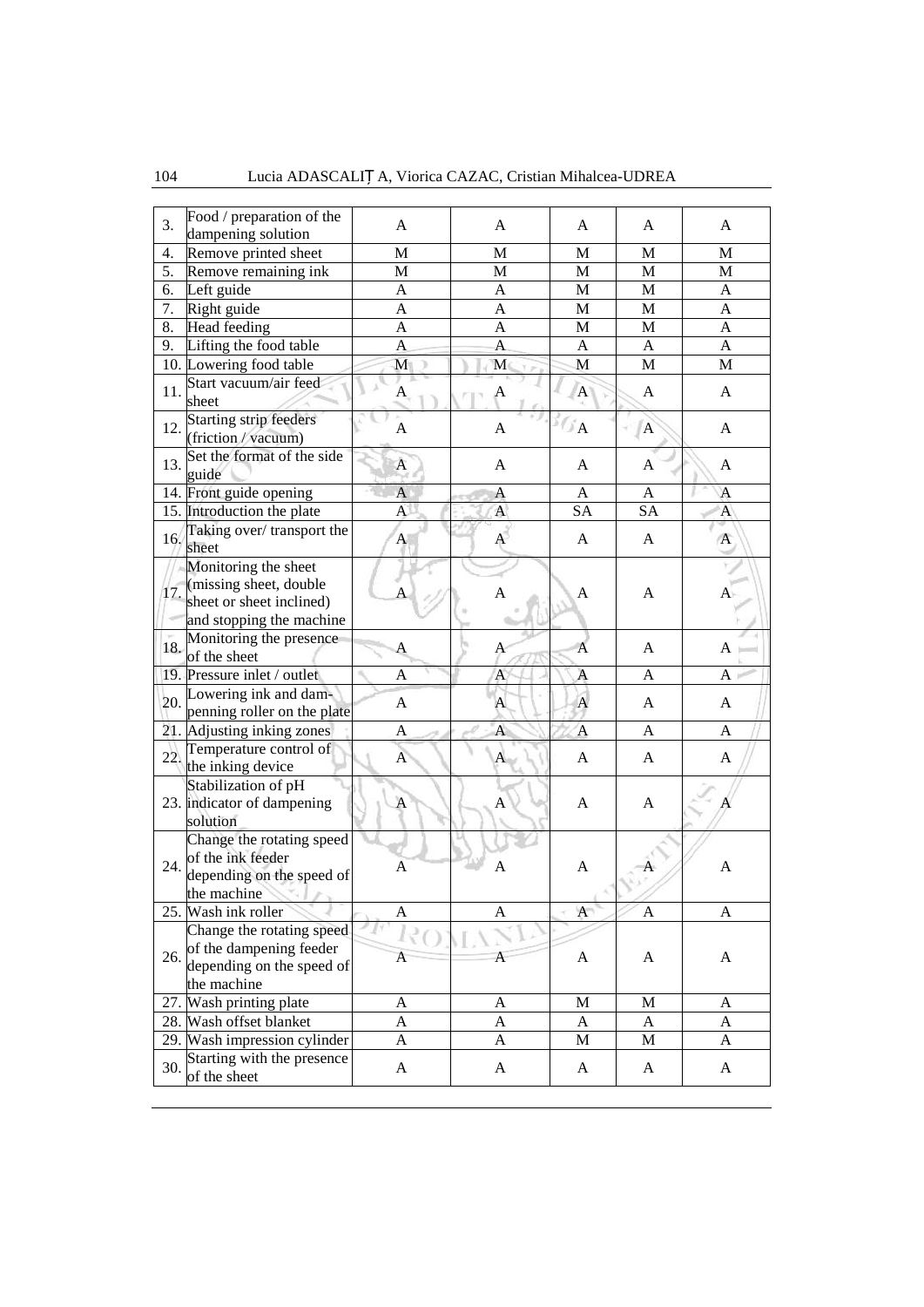| 31. | Setting the format left<br>guide                               | A | A | A              | A | A            |
|-----|----------------------------------------------------------------|---|---|----------------|---|--------------|
| 32. | Setting the format right<br>guide                              | A | A | A              | A | A            |
| 33. | Cama format setting<br>opening sheet release                   | A | A | A              | A | A            |
|     | 34. Setting the format stopper                                 | A | A | A              | A | A            |
|     | Triggering anticopia<br>35. powder to the presence of<br>sheet |   |   | A              | A | A            |
|     | 36. Climb elimination table                                    | М | M | M              | M | M            |
| 37. | Descending elimination<br>table                                | A | A | $\mathbb{Z}/A$ | A | A            |
|     | 38. Counting sheets                                            | A | A | A              | A | A            |
|     | 39. Sheet monitoring                                           | A | A | A              | A | A            |
| 40. | Vacuum supply of the<br>sheet straightening system             | A | A | A              | A | A            |
|     | 41. Quality check                                              | M | М | М              | M | $\mathbf{A}$ |
|     | 42. Pre-set inking                                             | A | A | M              | М | $\mathbf{A}$ |
|     |                                                                |   |   |                |   |              |

The data referring to the temporary (time) parameters of the offset printing machine activity process involved in the study are presented in Table 3.

**Table 3.** Working parameters of the printing equipment analysed

| No. | Machine name                  | Average machine<br>preparation time,<br>min | Total number of<br>technological<br>operations | Number of<br>automated<br>operations |
|-----|-------------------------------|---------------------------------------------|------------------------------------------------|--------------------------------------|
|     | Heidelberg SpeedMaster SM74   | 22,5                                        |                                                | 35                                   |
|     | Heidelberg SpeedMaster CD74   |                                             |                                                | 35                                   |
|     | <b>MAN Roland 205</b>         | 30                                          | 42                                             | 28                                   |
|     | <b>MAN Roland 504</b>         | 12                                          |                                                | 28                                   |
|     | Heidelberg SpeedMaster CX 102 |                                             |                                                | 36                                   |

The results of the calculations identified by mathematical formulas for the determination of the level and the offset printing machine automation coefficient are shown in Table 4.

**Table 4.** Coefficient and level of automation of the offset printing machine analyzed

| No. | Automation indicator<br>Machine name | The coefficient of the<br>automation $(K)$ | The automation level<br>(a) |
|-----|--------------------------------------|--------------------------------------------|-----------------------------|
|     | Heidelberg SpeedMaster SM74          | 0.72                                       | 0.83                        |
|     | Heidelberg SpeedMaster CD74          | 0.70                                       | 0.83                        |
|     | <b>MAN Roland 205</b>                | 0.66                                       | 0.66                        |
|     | <b>MAN Roland 504</b>                | 0.83                                       | 0.66                        |
|     | Heidelberg SpeedMaster CX 102        | 0.92                                       | 0.85                        |